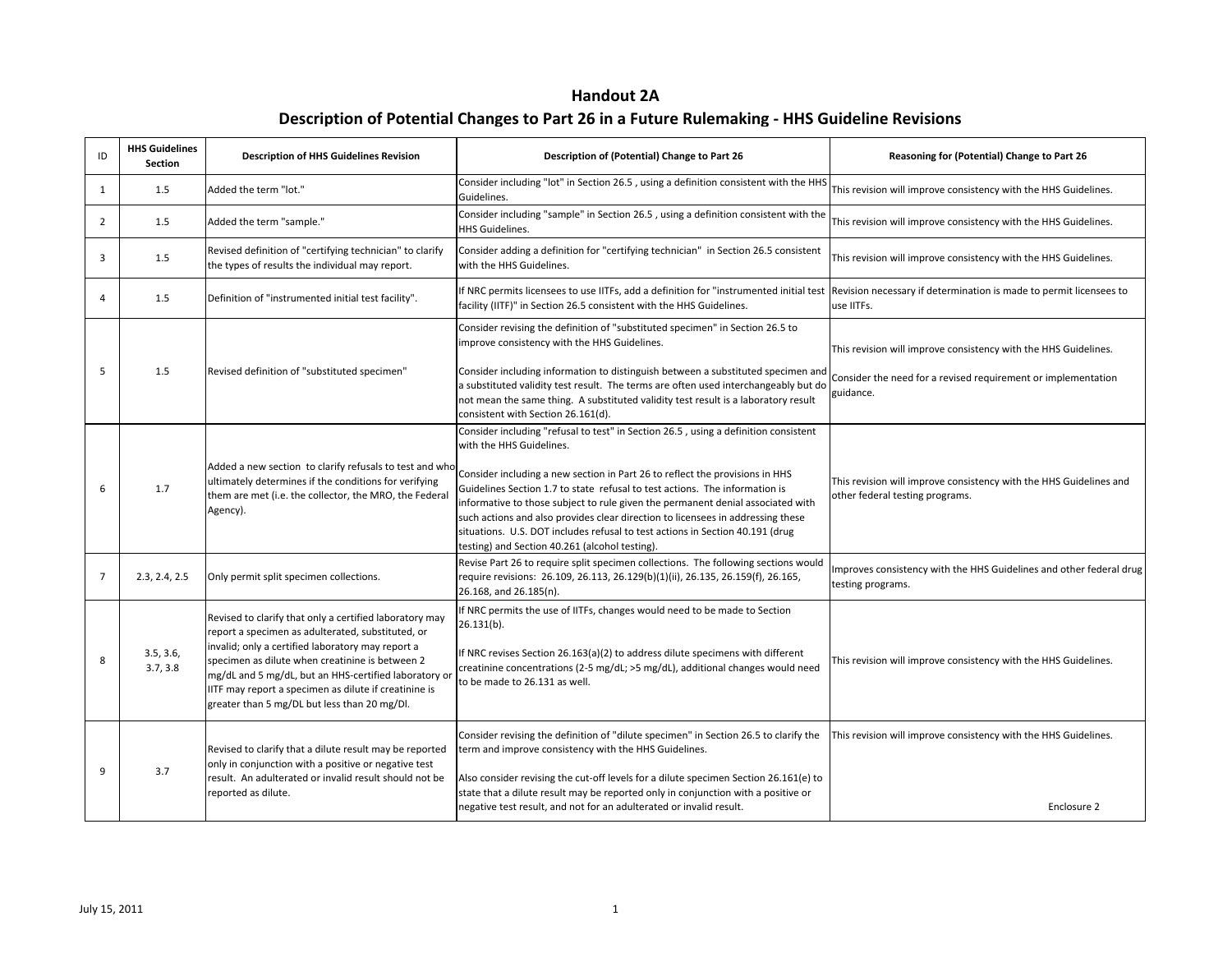| <b>Handout 2A</b>                                                                            |
|----------------------------------------------------------------------------------------------|
| Description of Potential Changes to Part 26 in a Future Rulemaking - HHS Guideline Revisions |

| ID | <b>HHS Guidelines</b><br>Section | <b>Description of HHS Guidelines Revision</b>                                                                                                                                                                                                                                                                                            | Description of (Potential) Change to Part 26                                                                                                                                                                                                                                                                                      | Reasoning for (Potential) Change to Part 26                                                                                                                                                                                                                                                                                        |
|----|----------------------------------|------------------------------------------------------------------------------------------------------------------------------------------------------------------------------------------------------------------------------------------------------------------------------------------------------------------------------------------|-----------------------------------------------------------------------------------------------------------------------------------------------------------------------------------------------------------------------------------------------------------------------------------------------------------------------------------|------------------------------------------------------------------------------------------------------------------------------------------------------------------------------------------------------------------------------------------------------------------------------------------------------------------------------------|
| 10 | 4.2                              | Revised to prohibit an individual from serving as a<br>collector for a co-worker in the same testing pool or<br>whom they work with on a daily basis. Also prohibits a<br>collector from collecting his or her own specimens.                                                                                                            | Consider revising Section 26.85 (collector qualifications and responsibilities) to<br>specify that an individual cannot serve as a collector for a co-worker in the same<br>testing pool or whom they work with on a daily basis, nor should an individual<br>serve as his or her own collector.                                  | Improves consistency with the HHS Guidelines.                                                                                                                                                                                                                                                                                      |
| 11 | 4.3                              | Added details on collector training and documentation<br>requirements.                                                                                                                                                                                                                                                                   | Add training requirements for mock collections, refresher training, and training<br>documentation under Section 26.85(a) and (b).                                                                                                                                                                                                 | Improves consistency with the HHS Guidelines.                                                                                                                                                                                                                                                                                      |
| 12 | 4.3(a)                           | Revised so that collector must be knowledgeable<br>about collection procedure described in the HHS<br>Guidelines, rather than the entirety of the Guidelines.                                                                                                                                                                            | Consider revising Section 26.85(a) and (b) to clarify that collectors only are<br>required to be knowledgeable about the collection procedure, rather than all of<br>Part 26.                                                                                                                                                     | This revision will improve consistency with the HHS Guidelines.                                                                                                                                                                                                                                                                    |
| 13 | 4.4                              | Added section specifying training requirements for<br>individuals serving as observers to a directly observed<br>collection.                                                                                                                                                                                                             | Add training requirements for the observer under Section 26.115(e) and (f).                                                                                                                                                                                                                                                       | Improves consistency with the HHS Guidelines.                                                                                                                                                                                                                                                                                      |
| 14 | $5.2(a)$ ,<br>8.1                | Added provisions to ensure donor privacy at collection<br>site.                                                                                                                                                                                                                                                                          | Consider whether revisions are needed to Sections 26.87(b) and 26.107(a)(1).                                                                                                                                                                                                                                                      | Improves consistency with the HHS Guidelines.                                                                                                                                                                                                                                                                                      |
| 15 | $5.2(b)$ and $(g)$               | Revised to restrict the donor from access to certain<br>areas of the collection site, including a surface area for<br>handling specimens and completing required<br>paperwork, and access to areas with potential diluents.                                                                                                              | Revise Section 26.87 to require collection sites to restrict the donor from access to<br>certain areas of the collection site, including a surface area for handling specimens This revision will increase security of the collection process.<br>and completing required paperwork, and access to areas with potential diluents. |                                                                                                                                                                                                                                                                                                                                    |
| 16 | 5.3                              | Revised to specify a 2 years records retention period<br>for collector copies of Federal CCF.                                                                                                                                                                                                                                            | Consider revision to 26.715 to require maintaining collector copy of custody-and-<br>control forms for 2 years.                                                                                                                                                                                                                   | Improves consistency with the HHS Guidelines.                                                                                                                                                                                                                                                                                      |
| 17 | 7.1                              | Added volume requirements for specimen containers<br>to ensure that the containers used would be of<br>sufficient size to hold the requirement 45 mL of urine<br>for primary and split specimens.                                                                                                                                        | Consider including a volume requirement for specimen collection containers used<br>in Section 26.105.<br>Also consider included including a provision in Section 26.105 to specify that the<br>temperature strip affixed to the collection cup reach below the minimum fill line.<br>[this is not an HHS Guidelines requirement]  | Adding a volume requirement improves consistency with the HHS<br>Guidelines.<br>There is concern that some specimen collection containers have<br>temperature strips above the minimum fill line. However, the rule<br>already requires the temperature measuring device to adequately<br>measure the temperature of the specimen. |
| 18 | 8.1                              | Added donor privacy requirements. Requirements<br>state (1) who may be present during a collection, (2)<br>the collector may be a different gender but observer<br>must be the same gender, and a monitor must be the<br>same gender or a medical professional, and (3) privacy<br>is limited to visual privacy, sounds are not covered. | Revise Sections 26.87, 26.107, and 26.115(c) to restrict who may be present<br>during collection, explain the role of a monitor (as opposed to collector or<br>observer), gender requirements, and discuss limitation of privacy to sounds.                                                                                       | This revision will improve consistency with the HHS Guidelines.                                                                                                                                                                                                                                                                    |
| 19 | 8.3(c)                           | Revised to provide examples of acceptable forms of<br>identification (e.g., driver's license, employee badge).                                                                                                                                                                                                                           | Section $26.89(b)(1)$ includes similar language to $8.3(c)$ . Unclear if additional<br>revisions is needed. Should examples of acceptable forms of identification be<br>added to the rule (e.g., state issued driver's license).                                                                                                  | This revision will improve consistency with the HHS Guidelines.                                                                                                                                                                                                                                                                    |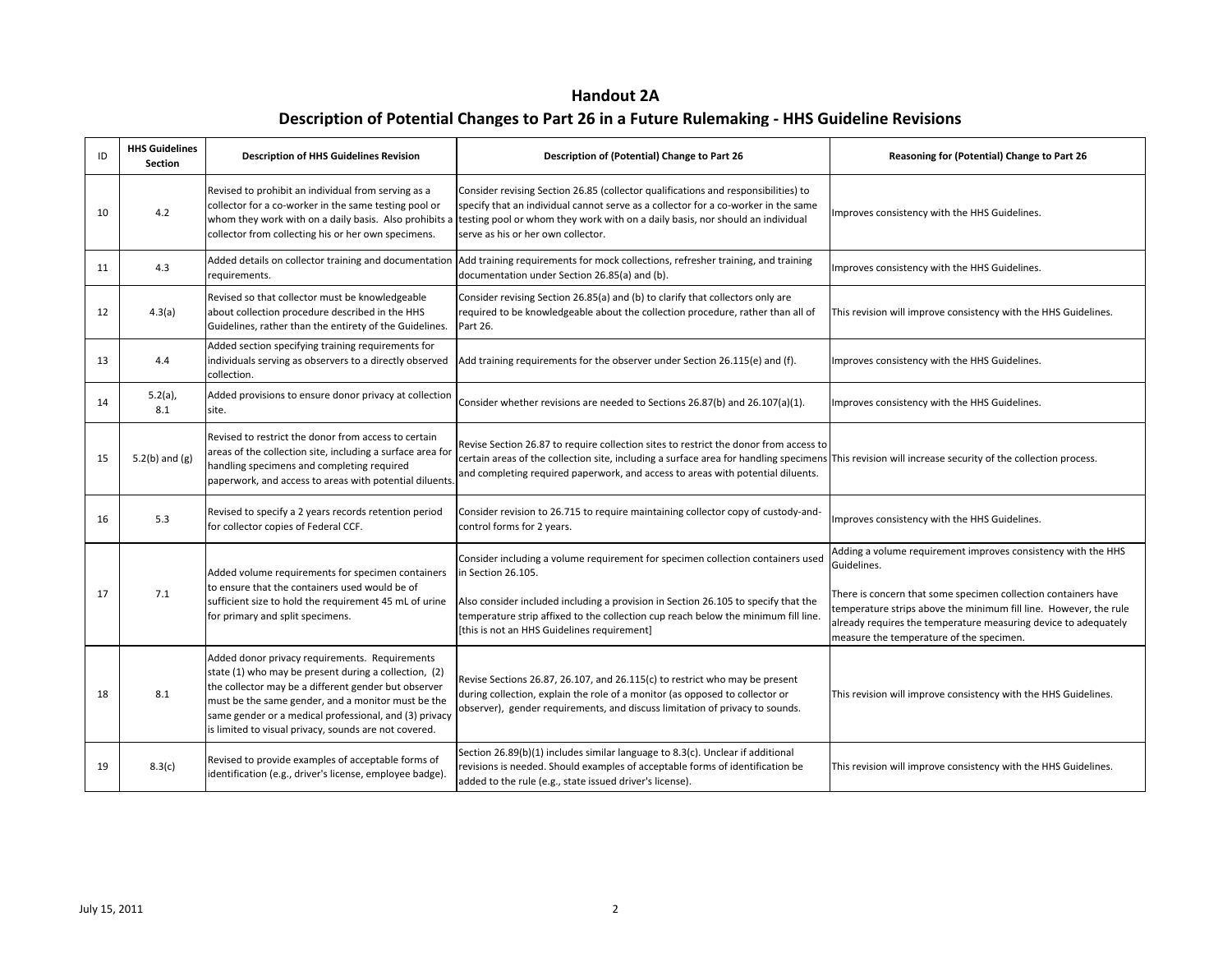| ID | <b>HHS Guidelines</b><br><b>Section</b> | <b>Description of HHS Guidelines Revision</b>                                                                                                                                                                                                                                                                                                                                                                                                                                                                    | Description of (Potential) Change to Part 26                                                                                                                                                                                                                                                                                                                                                                                                                                                                                                                                                                                            | Reasoning for (Potential) Change to Part 26                                                                                                   |
|----|-----------------------------------------|------------------------------------------------------------------------------------------------------------------------------------------------------------------------------------------------------------------------------------------------------------------------------------------------------------------------------------------------------------------------------------------------------------------------------------------------------------------------------------------------------------------|-----------------------------------------------------------------------------------------------------------------------------------------------------------------------------------------------------------------------------------------------------------------------------------------------------------------------------------------------------------------------------------------------------------------------------------------------------------------------------------------------------------------------------------------------------------------------------------------------------------------------------------------|-----------------------------------------------------------------------------------------------------------------------------------------------|
| 20 | 8.6(c)(2)                               | If a specimen temperature is out of range, another<br>specimen must be collected under direct observation.<br>[current requirement not revised]                                                                                                                                                                                                                                                                                                                                                                  | Clarify in Section 26.111(c) that if the only potential evidence of a possible<br>subversion attempt is an out of temperature specimen, the donor must provide a<br>second specimen under direct observation. A licensee may require a second<br>specimen to be conducted. Section 26.111(c) affords the donor the option to<br>volunteer to submit a second specimen under direction observation to counter<br>the reason to believe the donor may have altered or substituted the specimen.                                                                                                                                           | This revision will improve consistency with the HHS Guidelines.                                                                               |
| 21 | 9.3(a)                                  | Retained composition requirements for performance<br>test (PT) samples used to challenge HHS-certified labs<br>and IITFs.                                                                                                                                                                                                                                                                                                                                                                                        | s revision to the blind performance testing requirement in Section 26.168(g)<br>necessary? The NRC provisions are more explicit than HHS Guidelines.                                                                                                                                                                                                                                                                                                                                                                                                                                                                                    | Evaluate consistency of Part 26 to HHS Guidelines.                                                                                            |
| 22 | 10.1                                    | Revised to require agencies to submit 3 percent blind<br>performance samples each year.                                                                                                                                                                                                                                                                                                                                                                                                                          | Consider revising Section 26.168(a)(2) to require the number of blind performance<br>test samples submitted per quarter to be a minimum of three percent of all<br>specimens                                                                                                                                                                                                                                                                                                                                                                                                                                                            | This revision would improve consistency with the HHS Guidelines and<br>would further ensure the reliability of testing at the HHS laboratory. |
| 23 | 10.1(c)                                 | Changed percent of negative blind samples from 80 to<br>75. Changed percent of non-negative blind samples to<br>15 percent positive and 10 percent adulterated or<br>substituted.                                                                                                                                                                                                                                                                                                                                | Consider revising percentage of blind performance test samples sent to HHS-<br>certified laboratories. Sections 26.168(b), (d), and (f)                                                                                                                                                                                                                                                                                                                                                                                                                                                                                                 | This revision would improve consistency with the HHS Guidelines.                                                                              |
| 24 | 11.18(b)(1)                             | Revised to permit a laboratory to use a refractometer<br>measuring to at least three decimal places for specific<br>gravity screening testing when the creatinine is greater<br>than 5.0 mg/dL and less than 20 mg/dL.<br>Requires laboratory to use a refractometer that<br>measures to four decimal places when creatinine<br>concentration is less than 5.0 mg/dL or when three<br>digit result is less than 1.002. Added quality control<br>requirements for conducting specific gravity screening<br>tests. | This change would be a relaxation to existing requirement in part.<br>Consider revising Sections 26.137(b)(1) and 26.167(c) to permit an HHS-certified<br>aboratory to:<br>(1) use a refractometer that measures to at least three decimal places for specific<br>gravity screening test when creatinine concentration is greater than 5.0 mg/dL<br>and less than 20 mg/dL.<br>(2) use a refractometer that measures to four decimal places when creatinine<br>concentration is less than 5.0 mg/dL or when three digit result is less than 1.002.<br>Add quality control requirements for conducting specific gravity screening tests. | This revision will improve consistency with the HHS Guidelines.                                                                               |
| 25 | 11.18(c)(2)                             | Added requirement that a pH meter used for the initial<br>and confirmatory pH tests must report and display pH<br>to at least one decimal place, must be interfaced with<br>a LIMS or computer or must generate a paper copy of<br>the digital electronic display.                                                                                                                                                                                                                                               | Consider revising Sections 26.137(d)(2) and 26.167(c)(3) to require that a pH<br>meter used for the initial and confirmatory pH tests must report and display pH to<br>at least one decimal place, must be interfaced with a LIMS or computer or must<br>generate a paper copy of the digital electronic display.                                                                                                                                                                                                                                                                                                                       | This revision will improve consistency with the HHS Guidelines.                                                                               |
| 26 | 11.19(0)                                | Revised guidance of any computer-generated reported<br>produced by the HHS-certified laboratory that is<br>provided to an MRO with test result information. The<br>Guidelines state that computer-generated report must<br>contain sufficient information to ensure that the test<br>result is properly associated with the Federal CCF that<br>the MRO received from the collector.                                                                                                                             | Consider revisions to 26.169(e) to improve consistency with the HHS Guidelines.<br>Other electronic reporting considerations:<br>e-reporting (custody-and-control form).                                                                                                                                                                                                                                                                                                                                                                                                                                                                | Consistency with HHS Guidelines.                                                                                                              |

**Handout 2A Description of Potential Changes to Part 26 in a Future Rulemaking - HHS Guideline Revisions**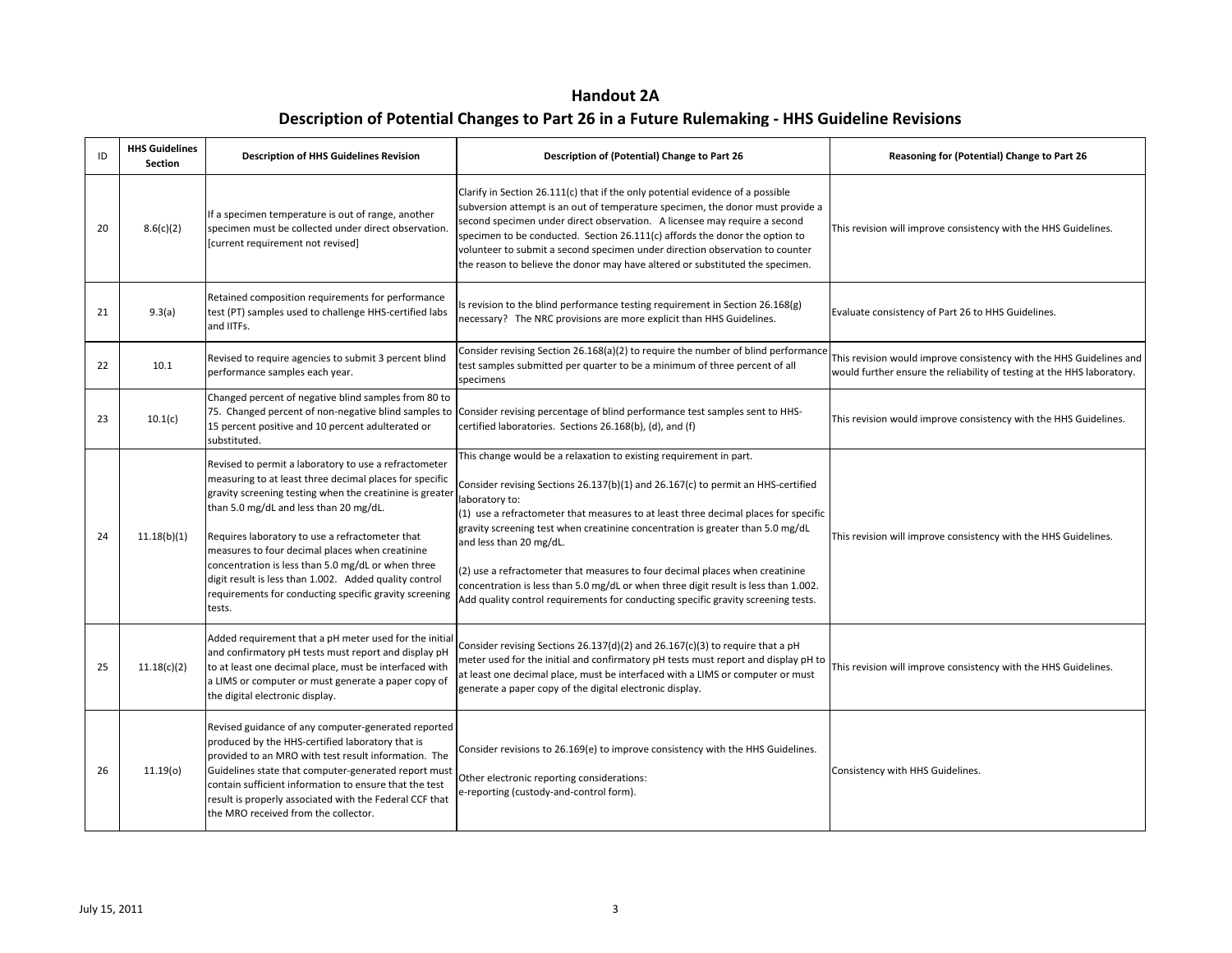| <b>Handout 2A</b>                                                                            |
|----------------------------------------------------------------------------------------------|
| Description of Potential Changes to Part 26 in a Future Rulemaking - HHS Guideline Revisions |

| ID | <b>HHS Guidelines</b><br><b>Section</b>                                                                                                                                   | <b>Description of HHS Guidelines Revision</b>                                                                                                                                                                                                                                                  | Description of (Potential) Change to Part 26                                                                                                                                                                                                                                                               | Reasoning for (Potential) Change to Part 26                                                                         |
|----|---------------------------------------------------------------------------------------------------------------------------------------------------------------------------|------------------------------------------------------------------------------------------------------------------------------------------------------------------------------------------------------------------------------------------------------------------------------------------------|------------------------------------------------------------------------------------------------------------------------------------------------------------------------------------------------------------------------------------------------------------------------------------------------------------|---------------------------------------------------------------------------------------------------------------------|
| 27 | 11.19(0)                                                                                                                                                                  | Requires the HHS-certified laboratory to provide the<br>concentration of a drug in a specimen at the time the<br>test result is reported to the MRO. The change<br>eliminates the need for the MRO to generate a request<br>in writing to obtain the concentrations for positive<br>specimens. | Revise 26.169(c)(2) to require the HHS-certified laboratory to report the<br>concentration a drug in a specimen at the time the test result is reported to the<br>MRO. The change eliminates the need for the MRO to generate a request in<br>writing to obtain the concentrations for positive specimens. | This revision will improve consistency with the HHS Guidelines.                                                     |
| 28 | 11.25                                                                                                                                                                     | Added to clarify that any type of relationship is<br>permitted between an HHS-certified laboratory and an<br>IITF.                                                                                                                                                                             | If NRC permits licensees to use IITFs, add a requirement in Section 26.153 to<br>describe the permitted relationship between an IITF and an HHS-certified<br>laboratory.                                                                                                                                   | Consistency with HHS Guidelines if using IITFs.                                                                     |
| 29 | 11.17                                                                                                                                                                     | New section added to describe what a certified<br>laboratory must do to validate a specimen validity test. validity testing.                                                                                                                                                                   | Add a requirement under Section 26.167(c) requiring annual verification of                                                                                                                                                                                                                                 | This revision will improve consistency with the HHS Guidelines, and<br>will ensure the quality of validity testing. |
| 30 | 13.3(a)                                                                                                                                                                   | Revised to require MRO to review at least 5% of all<br>negative test results.                                                                                                                                                                                                                  | Revise Sections 26.137(d)(2) and 26.183(c) to require the MRO to review at least<br>5% of negative test results.                                                                                                                                                                                           | This revision will improve consistency with the HHS Guidelines.                                                     |
| 31 | Deleted sentence stating "The MRO must cancel the<br>result for any agency's specimen that is not collected<br>13.3(a)<br>or tested in accordance with these Guidelines." |                                                                                                                                                                                                                                                                                                | Add to Sections 26.129(b)(2)(vi) and 26.159(b)(2)(vi) to require the MRO to cancel<br>a test if it was not collected in accordance with Part 26 (unless permitted in the<br>rule).                                                                                                                         | This revision will improve consistency with the HHS Guidelines.                                                     |
| 32 | $15.4(c)$ and (d)                                                                                                                                                         | the required corrective action are not taken regarding<br>unsigned Federal CCFs.                                                                                                                                                                                                               | Revised to require the MRO to cancel a drug test when Revise Sections 26.129(b)(2)(i) and 26.159(b)(2)(i) to include the description of<br>circumstances in which the MRO should cancel a drug test because of missing<br>information or signatures on the custody and control form.                       | This revision will improve consistency with the HHS Guidelines.                                                     |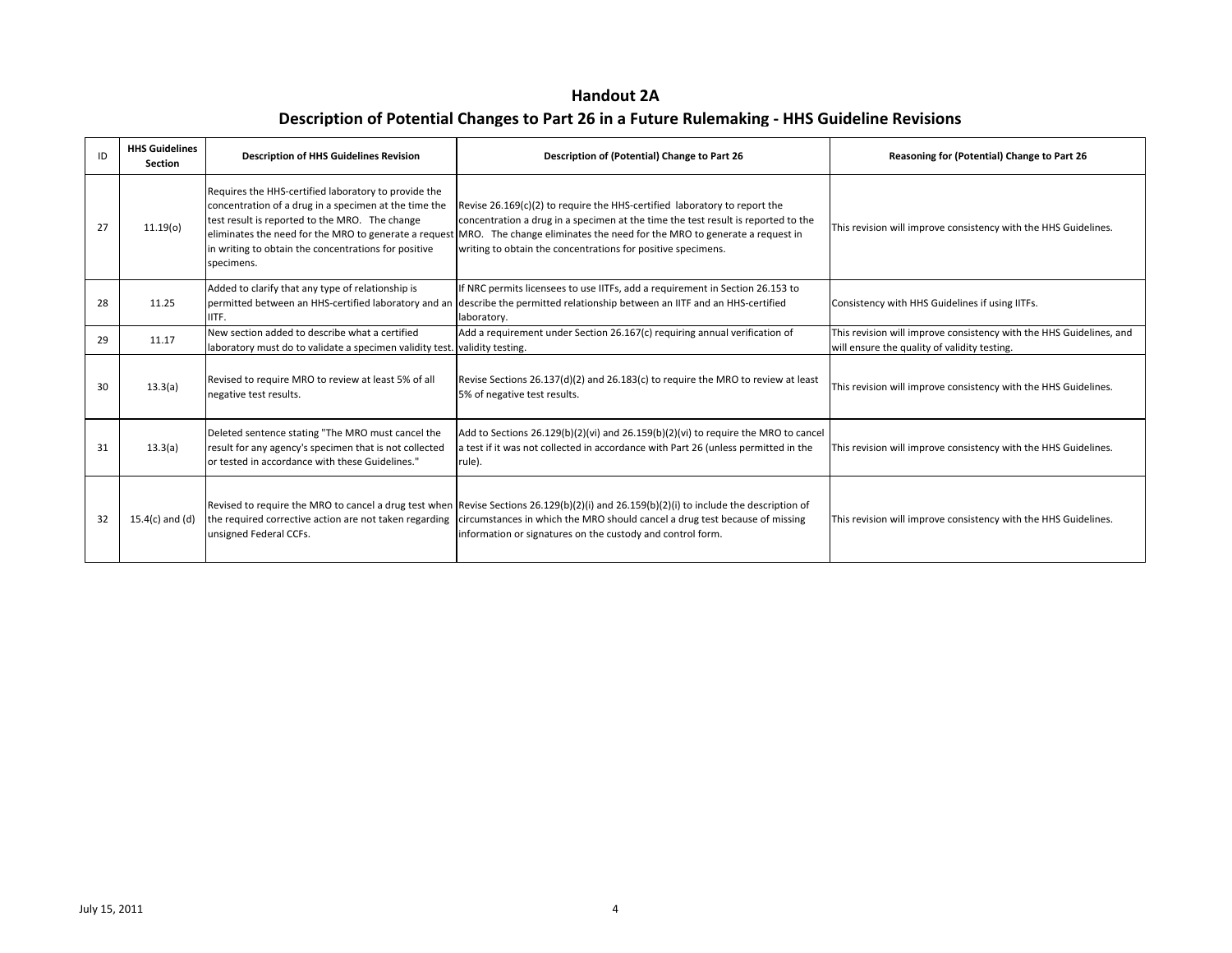| ID             | Part 26 Section                                              | Discussion of topic for potential rulemaking                                                                                                                                                                                                                                                                                                                                                                                                                                                                                                                                                                                                                                                                                                                                   |
|----------------|--------------------------------------------------------------|--------------------------------------------------------------------------------------------------------------------------------------------------------------------------------------------------------------------------------------------------------------------------------------------------------------------------------------------------------------------------------------------------------------------------------------------------------------------------------------------------------------------------------------------------------------------------------------------------------------------------------------------------------------------------------------------------------------------------------------------------------------------------------|
| 1              | 26.3                                                         | Consider expanding the scope of Part 26 activities to irradiated spent fuel activities at decommission power reactors, site-                                                                                                                                                                                                                                                                                                                                                                                                                                                                                                                                                                                                                                                   |
|                | 26.4                                                         | specific ISFSIs, and dry fuel storage facilities.                                                                                                                                                                                                                                                                                                                                                                                                                                                                                                                                                                                                                                                                                                                              |
| $\overline{2}$ | 26.4                                                         | Consider revising the rule regarding FFD program applicability:<br>consider whether persons (such as shop foreman and secretaries) involved in the notification of individuals selected for<br>testing but do not have prior knowledge of the selection list are covered (clarify FFD program personnel, 26.4(g)(4)<br>consider whether persons who have access to or are involved in the computer or site processes that implement the FFD<br>program (such as information technology personnel who design, implement, or maintain software programs for selecting<br>individuals for random testing) should be subject to the rule.<br>consider revising the rule to clarify whether SSNM transporters are covered (26.4(d)(4) & (g)(3)) by any FFD program<br>(NRC or DOT). |
| 3              | 26.4(h)                                                      | Consider adding 26.29(c) training requirement for authorization to the 26.4(h) list.                                                                                                                                                                                                                                                                                                                                                                                                                                                                                                                                                                                                                                                                                           |
| 4              | 26.5                                                         | Consider changing the term "controlled substance" to "illegal drug" or name the exact substances.<br>Part 26 defines "illegal drug" but the HHS Guidelines do not. U.S. DOT in 49 CFR Part 40 uses "drug".<br>Also, "controlled substance" is not defined in Part 26, but is used.                                                                                                                                                                                                                                                                                                                                                                                                                                                                                             |
| 5              | 26.5                                                         | Consider revising the rule for consistent use of the terms "managers" and "supervisors."                                                                                                                                                                                                                                                                                                                                                                                                                                                                                                                                                                                                                                                                                       |
| 6              | 26.11                                                        | Consider the need to describe the "authentication" in Section 26.11 as being part of verification that the submission is<br>true and accurate. See Section 50.9.                                                                                                                                                                                                                                                                                                                                                                                                                                                                                                                                                                                                               |
| $\overline{7}$ | 26.11                                                        | Consider adding the descriptive e-reporting information of Part 55 to better enable e-reporting.                                                                                                                                                                                                                                                                                                                                                                                                                                                                                                                                                                                                                                                                               |
| 8              | 26.23, 26.27                                                 | 1. Consider strengthening the FFD policy statement to clearly state the performance objectives in Section 26.23. Policy<br>statements implemented by licensees do not consistently articulate the performance objectives of the Commission's FFD<br>requirements.<br>2. Consider adding a statement that the use of synthetic marijuana (other announced DOY/DEA illegal drug<br>determination) is an FFD policy violation                                                                                                                                                                                                                                                                                                                                                     |
| 9              | 26.27(b)(4)                                                  | Consider adding the requirement to ensure that persons do not "possess" alcohol onsite as well.                                                                                                                                                                                                                                                                                                                                                                                                                                                                                                                                                                                                                                                                                |
| 10             | 26.27(b)(5)<br>26.27(c)(2)(ii)<br>26.27(c)(3)(ii)(D) & (iii) | Consider clarifying the 5-hour abstinence period provisions in the rule to consider actions to take if an individual self-<br>declares alcohol consumption during an abstinence period.                                                                                                                                                                                                                                                                                                                                                                                                                                                                                                                                                                                        |
| 11             | 26.27(b)(11)<br>26.27(c)(4)<br>26.29(a)(10)                  | Consider clarifying the rule regarding self declaration of being unfit for duty during normal working hours. Consider if<br>this type of declaration justifies For Cause per Section 26.31(c)(2)                                                                                                                                                                                                                                                                                                                                                                                                                                                                                                                                                                               |
| 12             | 26.31                                                        | Consider the testing (or the enabling of testing) of synthetic urine with conforming changes to address 26.3526.75,                                                                                                                                                                                                                                                                                                                                                                                                                                                                                                                                                                                                                                                            |
| 13             | 26.161<br>26.31(d)<br>26.133, 26.163, 26.85                  | 26.161, etc.<br>Consider adding synthetic opiates (e.g., oxymorphone, oxcodone; hydromorphone, and hydrocodone) to the drug panel,<br>establishing notification thresholds to initiate MRO review of a person's fitness.                                                                                                                                                                                                                                                                                                                                                                                                                                                                                                                                                       |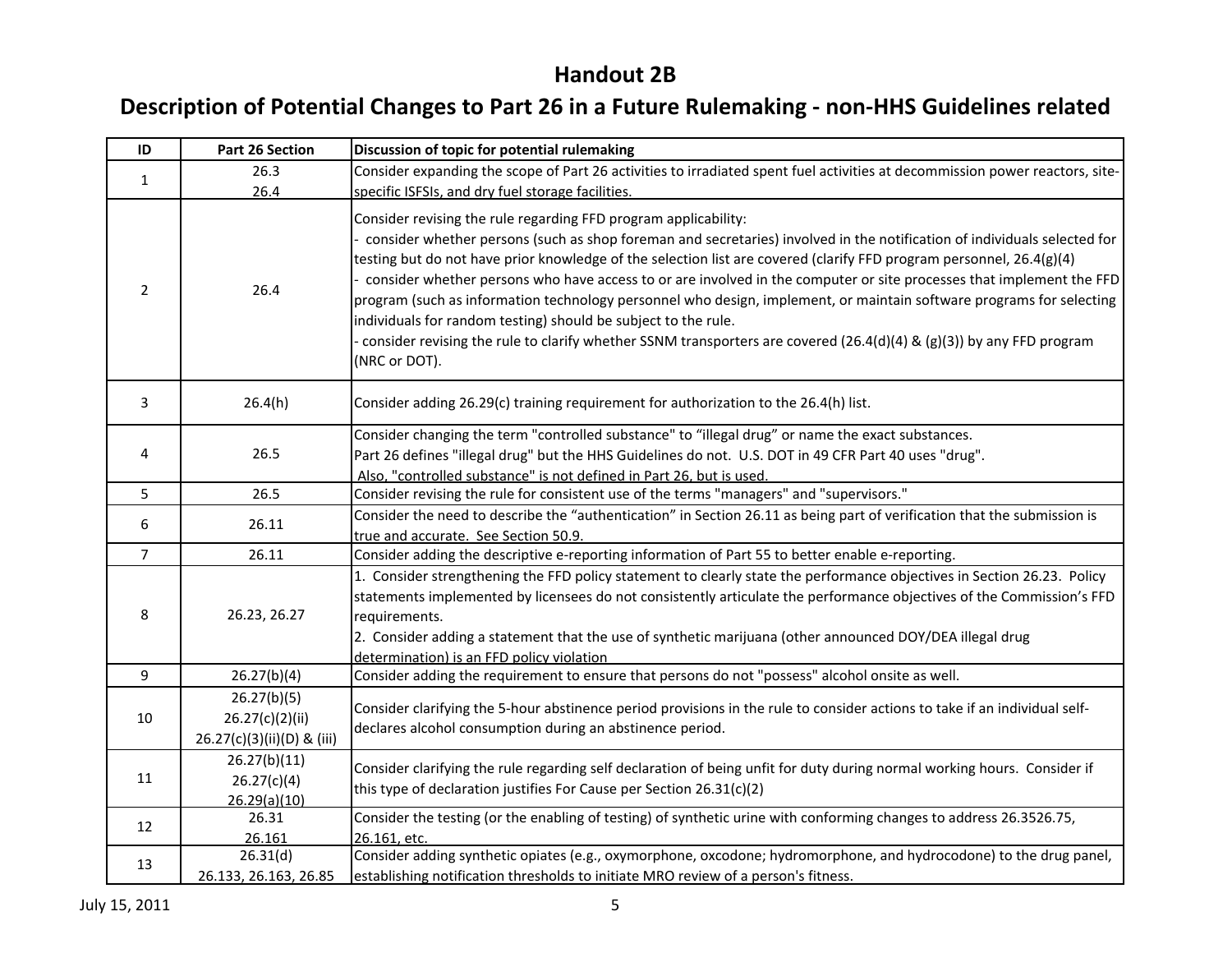| ID | Part 26 Section          | Discussion of topic for potential rulemaking                                                                                                                                                                                                                                                                                                                                                                                                                                                                                                                                                                                                                                                                                                                                                                                                                                                                                                                                                                                              |
|----|--------------------------|-------------------------------------------------------------------------------------------------------------------------------------------------------------------------------------------------------------------------------------------------------------------------------------------------------------------------------------------------------------------------------------------------------------------------------------------------------------------------------------------------------------------------------------------------------------------------------------------------------------------------------------------------------------------------------------------------------------------------------------------------------------------------------------------------------------------------------------------------------------------------------------------------------------------------------------------------------------------------------------------------------------------------------------------|
| 14 | 26.31(b)(1)(v)           | Consider whether Substance Abuse Experts (SAEs) located onsite should be included in the licensee or other entities'<br>behavioral observation program (BOP)                                                                                                                                                                                                                                                                                                                                                                                                                                                                                                                                                                                                                                                                                                                                                                                                                                                                              |
| 15 | 26.33                    | Consider conforming Part 26 BOP with that described in Part 73.56(f) to ensure that its clear that a licensee need only<br>one BOP (note that Part 26 does not observe "activities".                                                                                                                                                                                                                                                                                                                                                                                                                                                                                                                                                                                                                                                                                                                                                                                                                                                      |
| 16 | 26.37(b)(6)              | Consider revising Section 26.37(b)(6) so that: (1) the proceeding initiated by the subject individual must concern a<br>wrongful termination for an FFD violation; (2) a disclosure of information to a licensee's attorney is limited to those<br>attorneys involved in the FFD wrongful termination proceeding; (3) the information disclosed to the attorneys and<br>presiding officer is limited to personal FFD information about the individual that is at issue in the proceeding; (4) the<br>information disclosed to the attorneys is the same information given to the presiding officers; and (5) the disclosure must<br>include a binding stipulation that the presiding officer and attorneys will not make the information publicly available.                                                                                                                                                                                                                                                                              |
| 17 | 26.39                    | Consider establishing a time requirement to help ensure that reviews are reasonably timely.<br>Consider revising 26.39(a) to seek a better phrase than "applied for authorization." A person does not apply.                                                                                                                                                                                                                                                                                                                                                                                                                                                                                                                                                                                                                                                                                                                                                                                                                              |
| 18 | 26.75(h), 26.75(j)       | Consider amending to identify additional substances/metabolites (only includes marijuana and cocaine).                                                                                                                                                                                                                                                                                                                                                                                                                                                                                                                                                                                                                                                                                                                                                                                                                                                                                                                                    |
| 19 | 26.75(i)                 | Consider expanding the rule to require licensee testing facility personnel to inform management of a positive initial drug<br>test result and to take action. Review whether an MRO review is required.                                                                                                                                                                                                                                                                                                                                                                                                                                                                                                                                                                                                                                                                                                                                                                                                                                   |
| 20 | $26.77(a)$ ,(b)          | Consider revising Section 26.77 to account for self-declarations as follows:<br>"(a) This section defines management actions that licensees and other entities who are subject to this subpart must take<br>when an individual who is subject to this subpart admits or shows indications that he or she may not be fit to safely and<br>competently perform his or her duties.<br>(b) If an individual admits or appears to be impaired or the individual's fitness is questionable, except as permitted under<br>§§ 26.27(c)(3), 26.207, and 26.209, the licensee or other entity shall take<br>immediate action to prevent the individual from performing the duties<br>that require him or her to be subject to this subpart.<br>(1) If the self-disclosure or an observed behavior or physical condition creates a reasonable suspicion of possible<br>substance abuse, the licensee or other entity shall perform drug and<br>alcohol testing. The results must be negative before the individual returns to performing the duties" |
| 21 | 26.77(b)(3)<br>26.103(b) | Consider whether to include the phrase "pursuant to 26.189" after the reference to determinations of fitness.                                                                                                                                                                                                                                                                                                                                                                                                                                                                                                                                                                                                                                                                                                                                                                                                                                                                                                                             |
| 22 | 26.81                    | Consider clarifying the last sentence in the rule to specify that the requirements in Subpart E do not apply to individuals<br>in Section 26.4(j) or to specimen collections governed by Section 26.31(b)(2) and Subpart K.                                                                                                                                                                                                                                                                                                                                                                                                                                                                                                                                                                                                                                                                                                                                                                                                               |
| 23 | 26.85                    | Consider whether 26.85 should include a provision to challenge specimen collectors (i.e. a Collector Challenge Test). Part<br>26 includes quality assurance measures for HHS laboratories and and LTFs (i.e., blind specimens).                                                                                                                                                                                                                                                                                                                                                                                                                                                                                                                                                                                                                                                                                                                                                                                                           |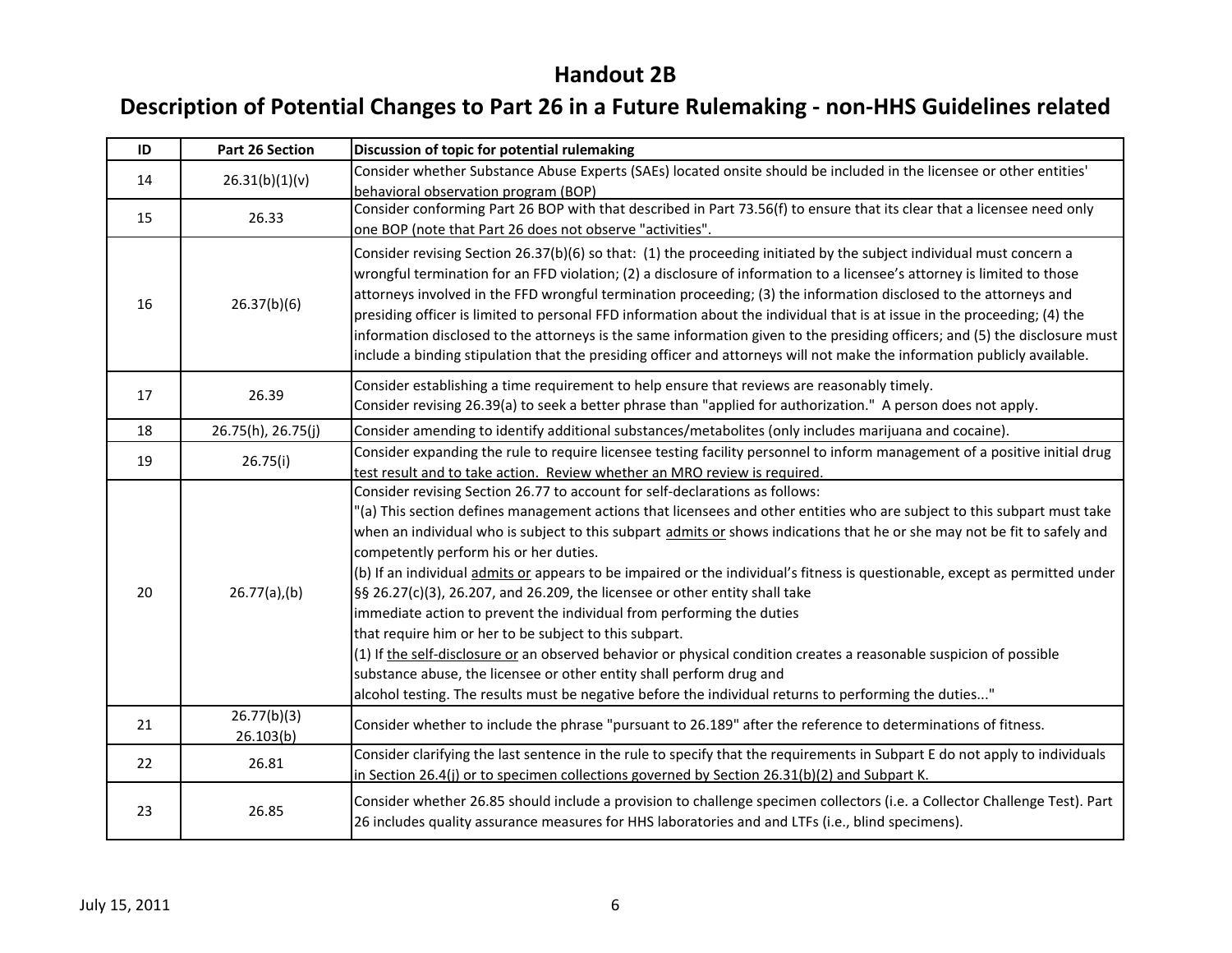| ID | <b>Part 26 Section</b>       | Discussion of topic for potential rulemaking                                                                                                                                                                                                                                                                                                                                                                                                                                                                                                                                                                                                                                                      |
|----|------------------------------|---------------------------------------------------------------------------------------------------------------------------------------------------------------------------------------------------------------------------------------------------------------------------------------------------------------------------------------------------------------------------------------------------------------------------------------------------------------------------------------------------------------------------------------------------------------------------------------------------------------------------------------------------------------------------------------------------|
| 24 | $26.93(a)(3)$ ,<br>26.101(a) | Consider revising Section 26.93(a)(3) to align with U.S. DOT breath alcohol testing requirements. DOT does not permit a<br>delay in initiating alcohol testing (49 CFR 40.241). A minimum 15-minute waiting period is required only after the initial<br>test has been conducted (if the test result is 0.02 or greater - 49 CFR 40.251(a)(1))). Permitting an individual to wait for<br>15 minutes prior to submitting to an initial test result permits additional time to pass before testing can commence.<br>Aligning with DOT will improve consistency in the collection process as Part 26 permits USDOT specimen collections<br>under certain circumstances.                              |
| 25 | 26.95                        | Evaluate the need to conduct an air blank before initial breath alcohol testing under Section 26.95, similar to the air<br>blank required under Section 26.101.                                                                                                                                                                                                                                                                                                                                                                                                                                                                                                                                   |
| 26 | 26.97                        | Is a waiting period similarly to 26.93(a)(3) necessary for oral fluid testing?                                                                                                                                                                                                                                                                                                                                                                                                                                                                                                                                                                                                                    |
| 27 | 26.97(a)                     | Should the donor be allowed to select the oral fluids device (unopened package) for us in testing similar to the<br>requirement in Section 26.97(a) to allow the donor to select the individually wrapped mouthpiece for a breath alcohol<br>specimen collection?                                                                                                                                                                                                                                                                                                                                                                                                                                 |
| 28 | 26.103                       | Consider revising Section 26.103 to address BAC results when an individual has a test result of 0.03% and has been in<br>work status for less than 1 hour.                                                                                                                                                                                                                                                                                                                                                                                                                                                                                                                                        |
| 29 | 26.105                       | Consider whether to have security officers dis-arm before entering a specimen collection facility to provide a specimen.                                                                                                                                                                                                                                                                                                                                                                                                                                                                                                                                                                          |
| 30 | 26.111(c)                    | Consider allowing any FFD program person the opportunity to inform the person that he/she can provide a specimen<br>under direct observation. Clarify that if the person does not provide the second specimen it will be consider a<br>subversion.                                                                                                                                                                                                                                                                                                                                                                                                                                                |
| 31 | 26.119                       | Consider revising the requirements on determining shy bladder situations:<br>1. Change the requirement to obtain within 5 business days an evaluation from a licensed physician who is acceptable to<br>the MRO has not been completed. E.g., if a physician is not available, should the rule enable the person be<br>temporarily/administratively removed from authorization?<br>2. Require licensees to provide the name(s) of acceptable physicians (i.e., urologists) to MRO and individuals.<br>3. If an alternate evaluation process is authorized by the MRO, clarify that this process is part of a Federal drug test,<br>determine whether a conforming changes is necessary for 26.153 |
| 32 | 26.125(a)                    | Consider revising the sentence " shall have at least a bachelor's degree in the chemical, or biological sciences, medical<br>technology, or equivalent:" to ensure that this academic qualification is appropriate when compared to the sentence<br>structure of used for a certifying scientist, 26.155(c)                                                                                                                                                                                                                                                                                                                                                                                       |
| 33 | 26.137(e)(v)                 | Consider the need to revise the blind performance testing requirements to use the phrase "normal specimen" rather<br>than "donor specimen". If a specimen is required to be a "donor specimen," licensees may need to assign roles of<br>specimen collector/preparer and LTF technician to different persons, which may not be possible based on staffing<br>practices.                                                                                                                                                                                                                                                                                                                           |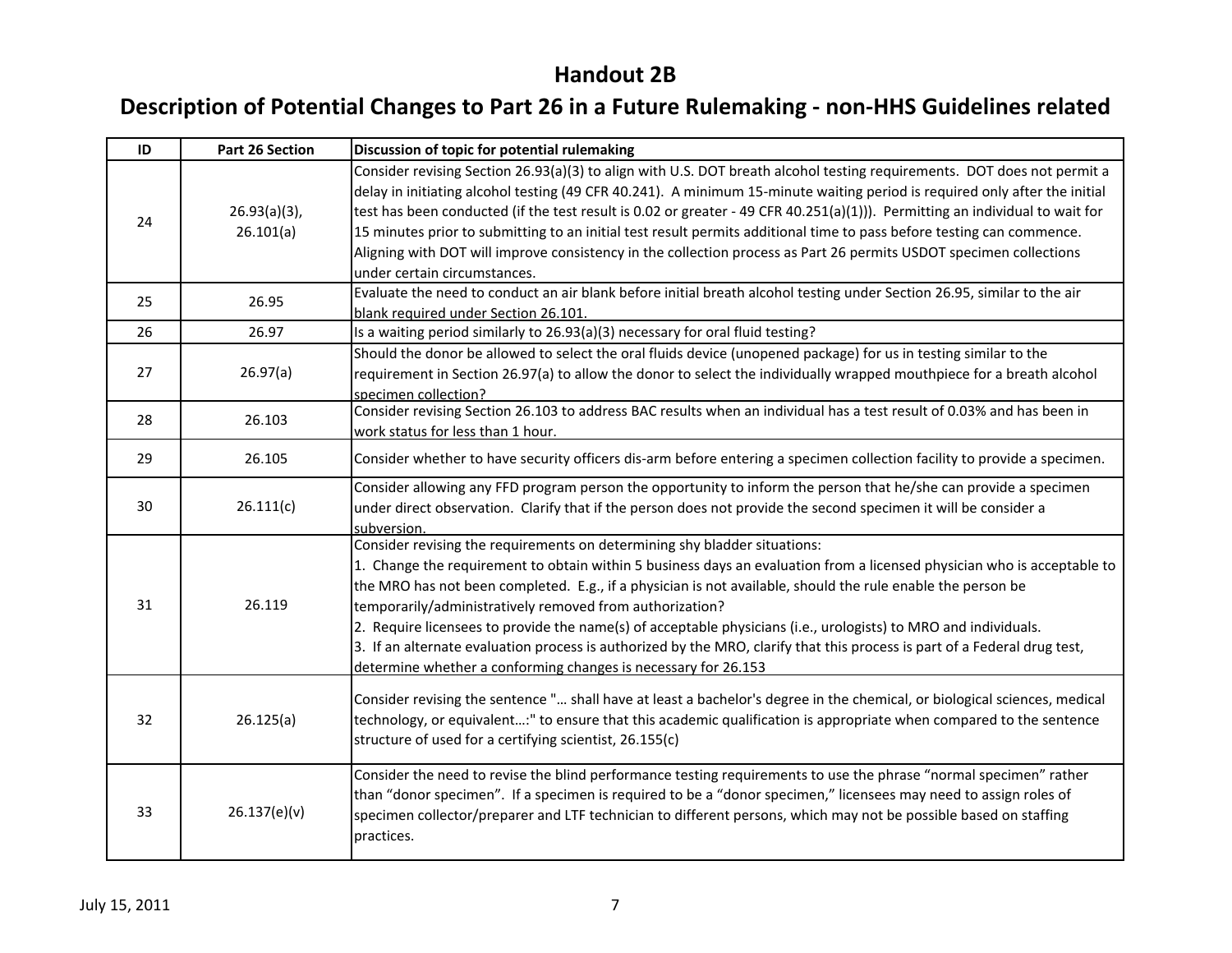| ID | <b>Part 26 Section</b>    | Discussion of topic for potential rulemaking                                                                                                                                                                                                                                                                                                                                                                                                                                                                                                                                                                                             |
|----|---------------------------|------------------------------------------------------------------------------------------------------------------------------------------------------------------------------------------------------------------------------------------------------------------------------------------------------------------------------------------------------------------------------------------------------------------------------------------------------------------------------------------------------------------------------------------------------------------------------------------------------------------------------------------|
| 34 | 26.137(e)(6)(v)           | Consider revising Section 26.137(e)(6)(v) so that a licensee may use the same QC sample to test both accuracy of testing<br>and custody-and-control procedures. The former and proposed rules were not intended to require a specimen that<br>"appears to be a normal specimen" to be certified by an HHS-certified laboratory to be a positive QC sample. Former and<br>proposed rules permitted this sample to be negative or to have positive characteristics in order to evaluate the accuracy<br>of licensee testing procedures and equipment. This flexibility is appropriate and consistent with the intent of the final<br>rule. |
| 35 | 26.139(d) & (e)           | Consider moving this sectionto 26.717 or placing a reference in 26.717 to point to 26.139(d) & (e)                                                                                                                                                                                                                                                                                                                                                                                                                                                                                                                                       |
| 36 | 26.153(f)(3)<br>26.711(b) | Consider revising Sections 26.153(f)(3) and 26.711(b) to include cyber-security controls for electronic testing records<br>maintained by laboratories and licensees.                                                                                                                                                                                                                                                                                                                                                                                                                                                                     |
| 37 | 26.131(b)<br>26.161(a)    | Consider revising to require testing of more than one oxidizing agent.                                                                                                                                                                                                                                                                                                                                                                                                                                                                                                                                                                   |
| 38 | 26.163(a)(2)              | Consider revising Section 26.163(a)(2) to require LOD testing of dilute samples. A significant percentage of the industry is<br>already conducting such testing and positive results have been confirmed using this testing approach.                                                                                                                                                                                                                                                                                                                                                                                                    |
| 39 | 26.163(b)                 | Consider revising the fourth note in the table containing confirmatory test cut off levels for drugs and drug metabolites.<br>Recommend revising the note as follows: "Specimen must also contain amphetamine at a concentration equal to or<br>greater than 200 100 ng/mL."                                                                                                                                                                                                                                                                                                                                                             |
| 40 | 26.165                    | Consider whether to require a person's authorization be immediately and temporarily removed upon determination that<br>Bottle A tested positive or was adulterated or substituted pending the results of a Bottle B test, this would conforms with<br>26.69(f) but may be adverse to due process.                                                                                                                                                                                                                                                                                                                                        |
| 41 | 26.165(b)(2)              | Consider whether to require the MRO make a reasonable effort to inform the donor, this would conform to 26.185(c)(1)<br>& 3)                                                                                                                                                                                                                                                                                                                                                                                                                                                                                                             |
| 42 | 26.167                    | Consider revising to allow for the use of other confirmatory test methodologies. As written, the regulation does not<br>permit the use of liquid chromatography coupled with tandem mass spectrometry (LC-MS/MS) instruments.                                                                                                                                                                                                                                                                                                                                                                                                            |
| 43 | 26.167                    | Evaluate whether or not HHS-certified laboratories are testing to the LOD. If not, consider revising Section 26.167 to<br>require it.                                                                                                                                                                                                                                                                                                                                                                                                                                                                                                    |
| 44 | 26.167(c)(5)              | Assess whether the nitrite ranges have the appropriate accuracy and ranges. Also assess those associated with opiates.                                                                                                                                                                                                                                                                                                                                                                                                                                                                                                                   |
| 45 | 26.167(d)(2)              | Consider revising to allow laboratories to use initial testing techniques other than immunoassay, as long as a different<br>test is used for confirmatory testing. Restricting testing to immunoassay may be unnecessary and may restrict licensees<br>from using more sophisticated testing technologies such as GC/MS.                                                                                                                                                                                                                                                                                                                 |
| 46 | 26.167(d)(3)(i)           | Consider whether to replace "no drugs or drug metabolites" with either LOD or LOQ.                                                                                                                                                                                                                                                                                                                                                                                                                                                                                                                                                       |
| 47 | 26.167(e)(1)(ii)          | Clarify whether a "positive "calibrator is established at the cutoff, per HHS Guidelines 11.15(a)(1)                                                                                                                                                                                                                                                                                                                                                                                                                                                                                                                                     |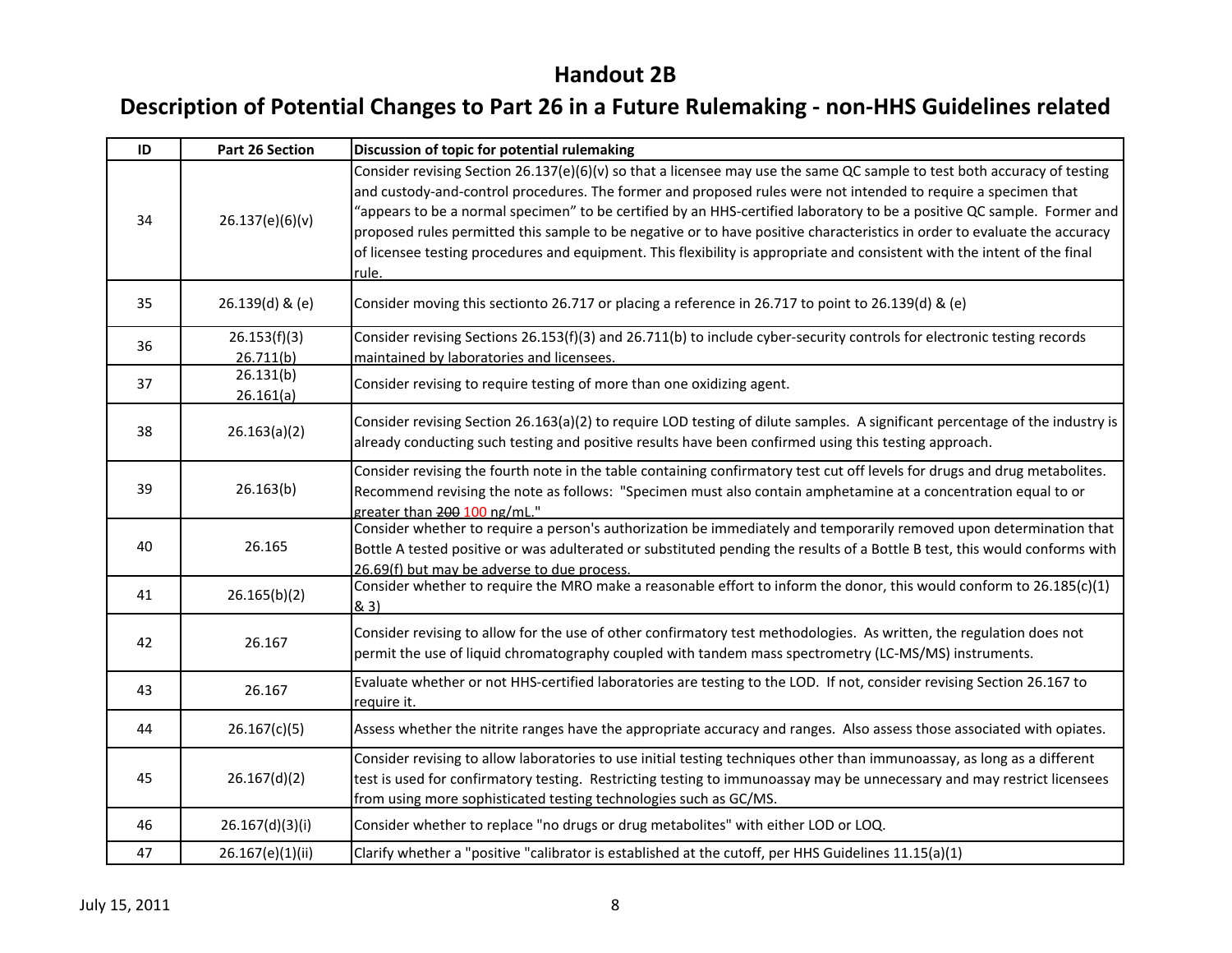| ID | Part 26 Section     | Discussion of topic for potential rulemaking                                                                                                                                                                                                                                                                                                                                                                                                                                                                                                                                                                                                                         |
|----|---------------------|----------------------------------------------------------------------------------------------------------------------------------------------------------------------------------------------------------------------------------------------------------------------------------------------------------------------------------------------------------------------------------------------------------------------------------------------------------------------------------------------------------------------------------------------------------------------------------------------------------------------------------------------------------------------|
| 48 | 26.185(f)           | In cases where an individual has an initial specimen with an invalid test result followed by a positive test result for the<br>second specimen collected, consider whether Part 26 should consider the invalid result as a subversion attempt.                                                                                                                                                                                                                                                                                                                                                                                                                       |
| 49 | 26.168(h)           | Determine whether (h)(1) & (3) regarding blind performance test samples lots conforms with the HHS Guidelines.                                                                                                                                                                                                                                                                                                                                                                                                                                                                                                                                                       |
| 50 | 26.183(a)           | Consider whether to require the MRO qualification board include a training element on Part 26                                                                                                                                                                                                                                                                                                                                                                                                                                                                                                                                                                        |
| 51 | 26.185              | 1. Consider adding a requirement for the MRO to review State databases on prescription abuse (e.g., prescription<br>shopping).<br>2. Consider a requirement for the MRO to specifically determine whether drug cocktailing results in the person being<br>unfit for duty.<br>3. Consider removing the requirement for the MRO to find clinical evidence of abuse when there is no alternative<br>medical explanation if the person has a valid prescription if there is evidence of prescription shopping, 26.185(k).<br>4. Consider to ensure that the person consents to the MRO investigation into the prescription drug database and that<br>26.37 is addressed. |
| 52 | 26.185(j)(3)        | Consider amending to identify the use of another person's prescription drugs as a violation of policy. Revise Section<br>26.185(j)(3) to indicate that clinical evidence of abuse is not needed, but the use of another person's prescription is<br>sufficient evidence of a violation.                                                                                                                                                                                                                                                                                                                                                                              |
| 53 | 26.185(j)(6)        | Consider moving this paragraph regarding Schedule I drug use to its own new paragraph e.g., (q)                                                                                                                                                                                                                                                                                                                                                                                                                                                                                                                                                                      |
| 54 | 26.187              | Determine whether an MRO, who is an SAE, can sub-contract to an SAP to perform SAE activities. And determine for this<br>case, whether a face-to-face evaluation by the MRO is necessary.                                                                                                                                                                                                                                                                                                                                                                                                                                                                            |
| 55 | 26.187(c)(1)        | Determine whether to have the SAE knowledgeable of and clinical experience in the diagnosis and treatment of alcohol<br>[or] and controlled-substance abuse disorders based on the condition being treated.                                                                                                                                                                                                                                                                                                                                                                                                                                                          |
| 56 | 26.187(d)(6)        | Clarify who are "treatment providers" e.g., is "EAP" a treatment provider, yes.                                                                                                                                                                                                                                                                                                                                                                                                                                                                                                                                                                                      |
| 57 | 26.189(c)(1)        | Determine whether to add a statement that the person must be trustworthy and reliable as well (e.g., 26. 69 and 73.56<br>determinations). The person might be fit for duty but the licensee should still be able to deny access.                                                                                                                                                                                                                                                                                                                                                                                                                                     |
| 58 | 26.189(c)(2)        | Determine whether to replace "management personnel" with a more specific person (e.g., FFD Program<br>supervisor/manager)                                                                                                                                                                                                                                                                                                                                                                                                                                                                                                                                            |
| 59 | 153(f)(3)<br>26.411 | Consider removing the phrase "highest regard" to conform to 26.37.                                                                                                                                                                                                                                                                                                                                                                                                                                                                                                                                                                                                   |
| 60 | 26.717              | (1) Consider enhancing FFD reporting requirements in Section 26.717 to help ensure consistency of reporting<br>(2) Clarify that alcohol violations are a reported item.<br>(3) Evaluate whether licensees should report LOD testing levels under Section 26.717.<br>(4) Enable the use of a SPTF as a 26.719 report.                                                                                                                                                                                                                                                                                                                                                 |